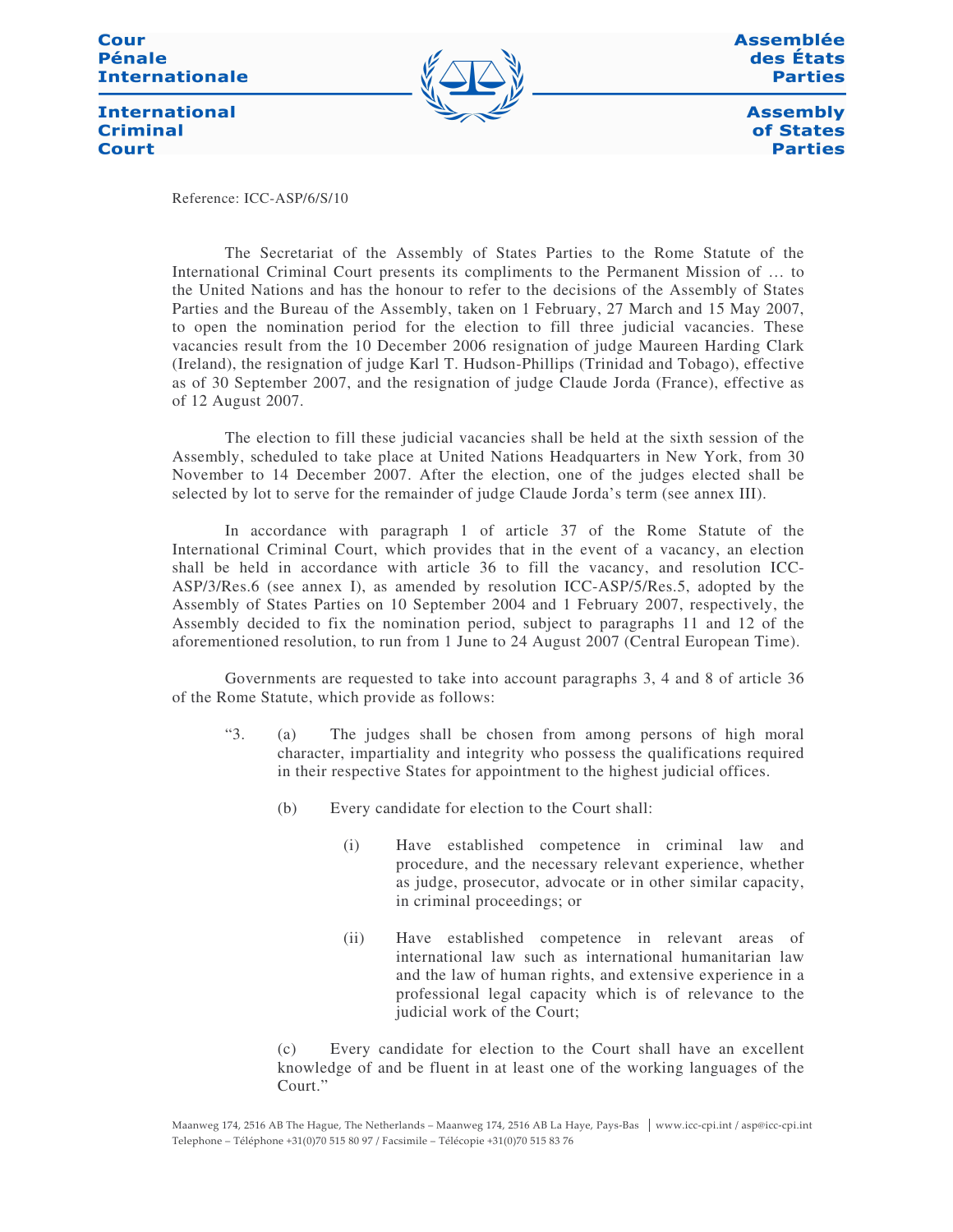- "4. (a) Nominations of candidates for election to the Court may be made by any State Party to this Statute, and shall be made either:
	- (i) By the procedure for the nomination of candidates for appointment to the highest judicial offices in the State in question; or
	- (ii) By the procedure provided for the nomination of candidates for the International Court of Justice in the Statute of that Court.

Nominations shall be accompanied by a statement in the necessary detail specifying how the candidate fulfils the requirements of paragraph 3.

(b) Each State Party may put forward one candidate for any given election who need not necessarily be a national of that State Party but shall in any case be a national of a State Party.

(c) The Assembly of States Parties may decide to establish, if appropriate, an Advisory Committee on nominations. In that event, the Committee's composition and mandate shall be established by the Assembly of States Parties."

- "8. (a) The States Parties shall, in the selection of judges, take into account the need, within the membership of the Court, for:
	- (i) The representation of the principal legal systems of the world;
	- (ii) Equitable geographical representation; and
	- (iii) A fair representation of female and male judges.

(b) States Parties shall also take into account the need to include judges with legal expertise on specific issues, including, but not limited to, violence against women or children."

Governments are further requested to take into account paragraph 7 of resolution ICC-ASP/3/Res.6 (see annex I), which provides as follows:

"7. States that have started the process of ratification, acceptance or approval of or accession to the Statute may nominate candidates for the elections of judges of the International Criminal Court. Such nominations shall remain provisional and shall not be included in the list of candidates unless the State concerned has deposited its instrument of ratification, acceptance, approval or accession with the Secretary-General of the United Nations before the end of the nomination period and provided that that State is a party to the Statute in accordance with article 126, paragraph 2, of the Statute on the date of the election."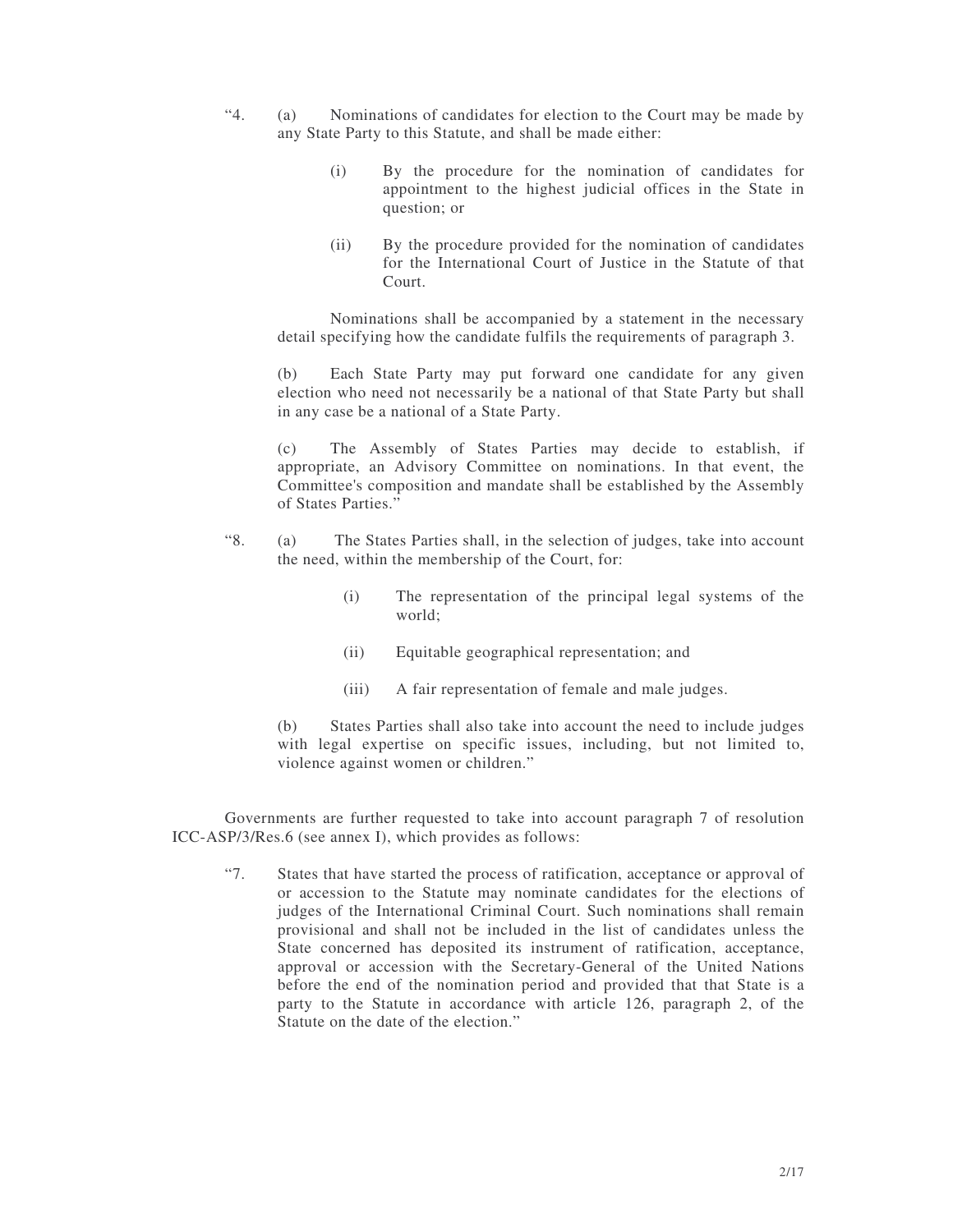In addition, in accordance with paragraph 6 of the resolution, each nomination should be accompanied by a statement:

"(a) Specifying in the necessary detail how the candidate fulfils each of the requirements in article 36, paragraph  $3(a)$ , (b) and (c), of the Statute, in accordance with article 36, paragraph 4(a), of the Statute;

(b) Indicating whether the candidate is being nominated for inclusion in list A or list B for the purposes of article 36, paragraph 5, of the Statute;

(c) Containing information relating to article 36, paragraph 8(a)(i) to (iii), of the Statute;

(d) Indicating whether the candidate has any expertise under article 36, paragraph 8(b), of the Statute;

(e) Indicating under which nationality the candidate is being nominated for the purposes of article 36, paragraph 7, of the Statute, where a candidate is a national of two or more States."

In accordance with paragraph 2 of the resolution, the Secretariat of the Assembly of States Parties has included specific information regarding the application of all minimum voting requirements in the elections (see annex II).

Nominations should be communicated through the diplomatic channel to the Secretariat of the Assembly of States Parties, Room C-0691, Maanweg 174, 2516 AB The Hague, The Netherlands (or via fax to +31 70 515 8376 or via e-mail to asp@asp.icccpi.int). If feasible, the Secretariat would appreciate receiving digital versions of the nominations, as well as of the accompanying statements and other supporting documentation.

In accordance with paragraph 8 of resolution ICC-ASP/3/Res.6, the Secretariat shall place the nominations of candidates for judges, the accompanying statements referred to in article 36 of the Statute and other supporting documentation, on the Internet website of the Court (http://www.icc-cpi.int) in any of the official languages of the Court, as soon as possible after receiving them.

In addition, in accordance with paragraph 9 of the same resolution, a list of all persons nominated, in English alphabetical order, together with accompanying documents, will be circulated through the diplomatic channel after the nomination period closes.

The Hague, 1 June 2007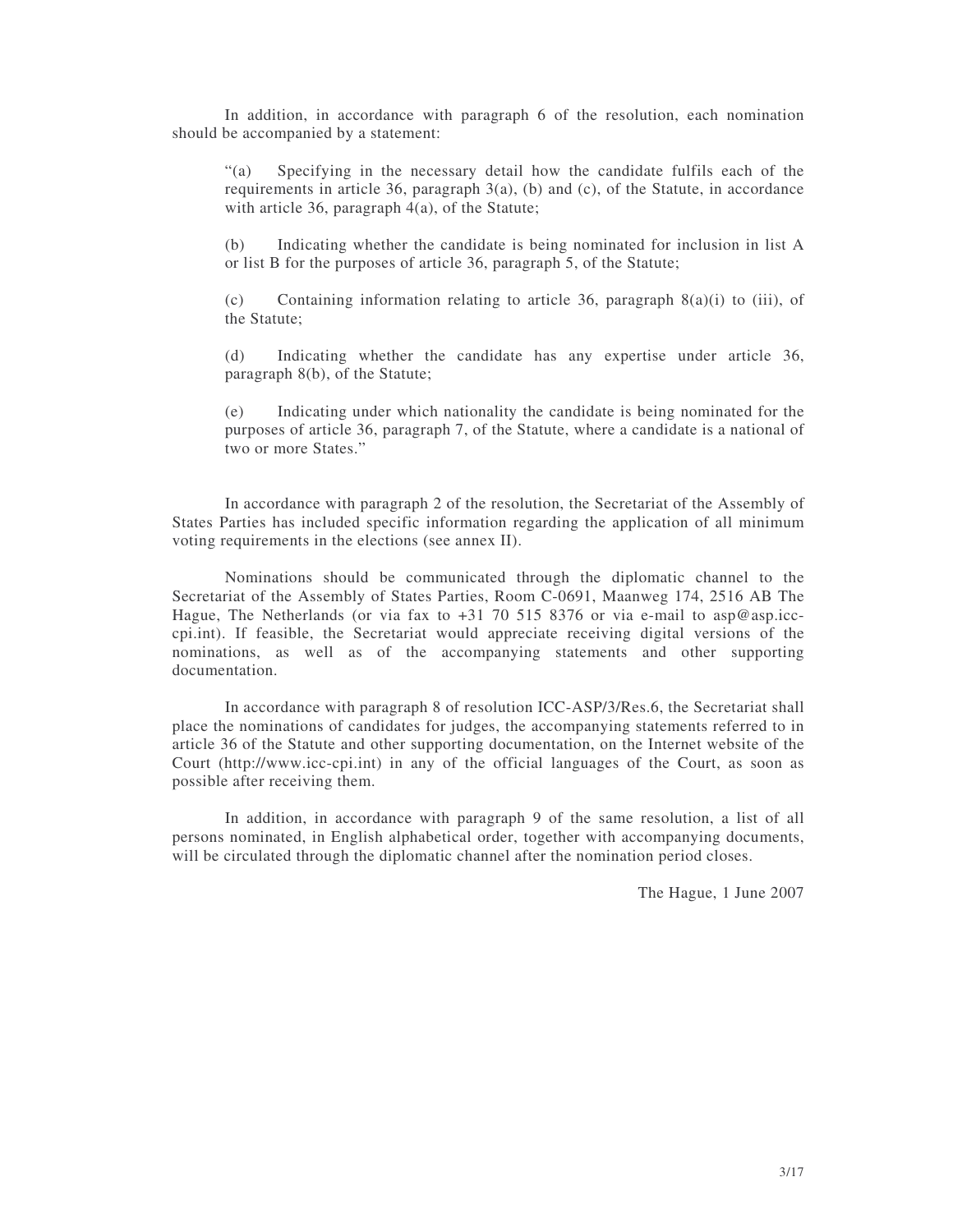## **Annex I**

# **Resolution ICC-ASP/3/Res.6** 1

*Adopted at the 6th plenary meeting, on 10 September 2004, by consensus*

#### **ICC-ASP/3/Res.6 Procedure for the nomination and election of judges of the International Criminal Court**

*The Assembly of States Parties*,

*Bearing in mind* the provisions of the Rome Statute of the International Criminal Court,

*Mindful* of the Rules of Procedure of the Assembly of States Parties,

*Convinced* of the need to fully implement the provisions of article 36 of the Rome Statute,

*Noting* that in its resolution ICC-ASP/1/Res.3 the Assembly of States Parties agreed that it would review the procedure for the election of judges on the occasion of future elections with a view to making any improvements as may be necessary,

*Approves* the following procedure for the nomination and election of judges of the International Criminal Court, replacing resolution ICC-ASP/1/Res.3 and parts A, B and C of resolution ICC-ASP/1/Res.2:

#### **A. Nomination of candidates for judges**

1. The Secretariat of the Assembly of States Parties shall circulate through the diplomatic channel the invitations for nominations of judges of the International Criminal Court.

2. The invitations for nominations of judges will include the text of article 36, paragraphs 3, 4 and 8, of the Statute, the present resolution as well as specific information regarding the application of all minimum voting requirements in the elections.

3. The nomination period shall open 26 weeks before the elections and shall last 12 weeks.

4. Nominations submitted before or after the nomination period shall not be considered.

5. States Parties to the Statute shall communicate nominations for the election of judges of the International Criminal Court through the diplomatic channel to the Secretariat of the Assembly of States Parties.

<sup>&</sup>lt;sup>1</sup> The text of paragraph 27 (a) reflects the amendment introduced by resolution ICC-ASP/5/Res.5.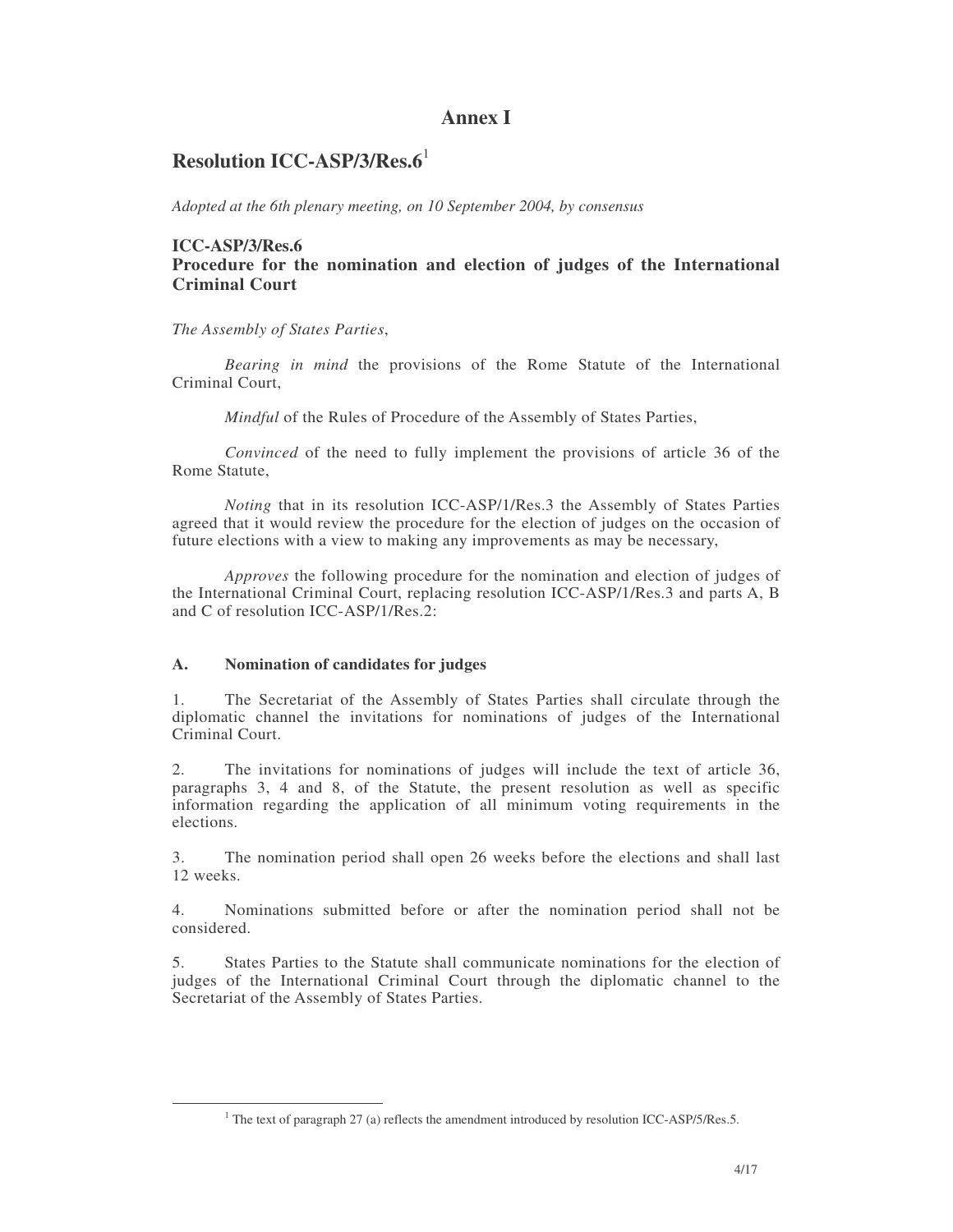- 6. Every nomination should be accompanied by a statement:
	- (a) Specifying in the necessary detail how the candidate fulfils each of the requirements in article 36, paragraph 3(a), (b) and (c), of the Statute, in accordance with article 36, paragraph 4(a), of the Statute;
	- (b) Indicating whether the candidate is being nominated for inclusion in list A or list B for the purposes of article 36, paragraph 5, of the Statute;
	- (c) Containing information relating to article 36, paragraph  $8(a)(i)$  to (iii), of the Statute;
	- (d) Indicating whether the candidate has any expertise under article 36, paragraph 8(b), of the Statute;
	- (e) Indicating under which nationality the candidate is being nominated for the purposes of article 36, paragraph 7, of the Statute, where a candidate is a national of two or more States.

7. States that have started the process of ratification, acceptance or approval of or accession to the Statute may nominate candidates for the elections of judges of the International Criminal Court. Such nominations shall remain provisional and shall not be included in the list of candidates unless the State concerned has deposited its instrument of ratification, acceptance, approval or accession with the Secretary-General of the United Nations before the end of the nomination period and provided that that State is a party to the Statute in accordance with article 126, paragraph 2, of the Statute on the date of the election.

8. The Secretariat of the Assembly of States Parties shall place the nominations of candidates for judges, the accompanying statements referred to in article 36 of the Statute and other supporting documentation on the Internet web site of the International Criminal Court, in any of the official languages of the Court, as soon as possible after receiving them.

9. The Secretariat of the Assembly of States Parties shall prepare a list in English alphabetical order of all persons thus nominated, with accompanying documents, and shall circulate it through the diplomatic channel.

10. Six weeks after the opening of the nomination period, the President of the Assembly of States Parties shall inform all States Parties through diplomatic channels and through specific information on the web site of the International Criminal Court on the number of candidates nominated with respect to each minimum voting requirement.

11. The President of the Assembly of States Parties shall extend the nomination period for two weeks, but no more than three times, if at the end of the nomination period any regional or gender minimum voting requirement<sup>2</sup> is not matched with at least twice the number of candidates fulfilling that requirement*.*

12. The President of the Assembly of States Parties shall extend the nomination period for two weeks at a time, if at the end of the nomination period the number of candidates remains less than the number of seats, or the number of candidates from list A or B remains less than the respective minimum voting requirement.

 $2$  To be calculated in accordance with paragraph 20(b), second sentence, and paragraph 20(c), second sentence, only.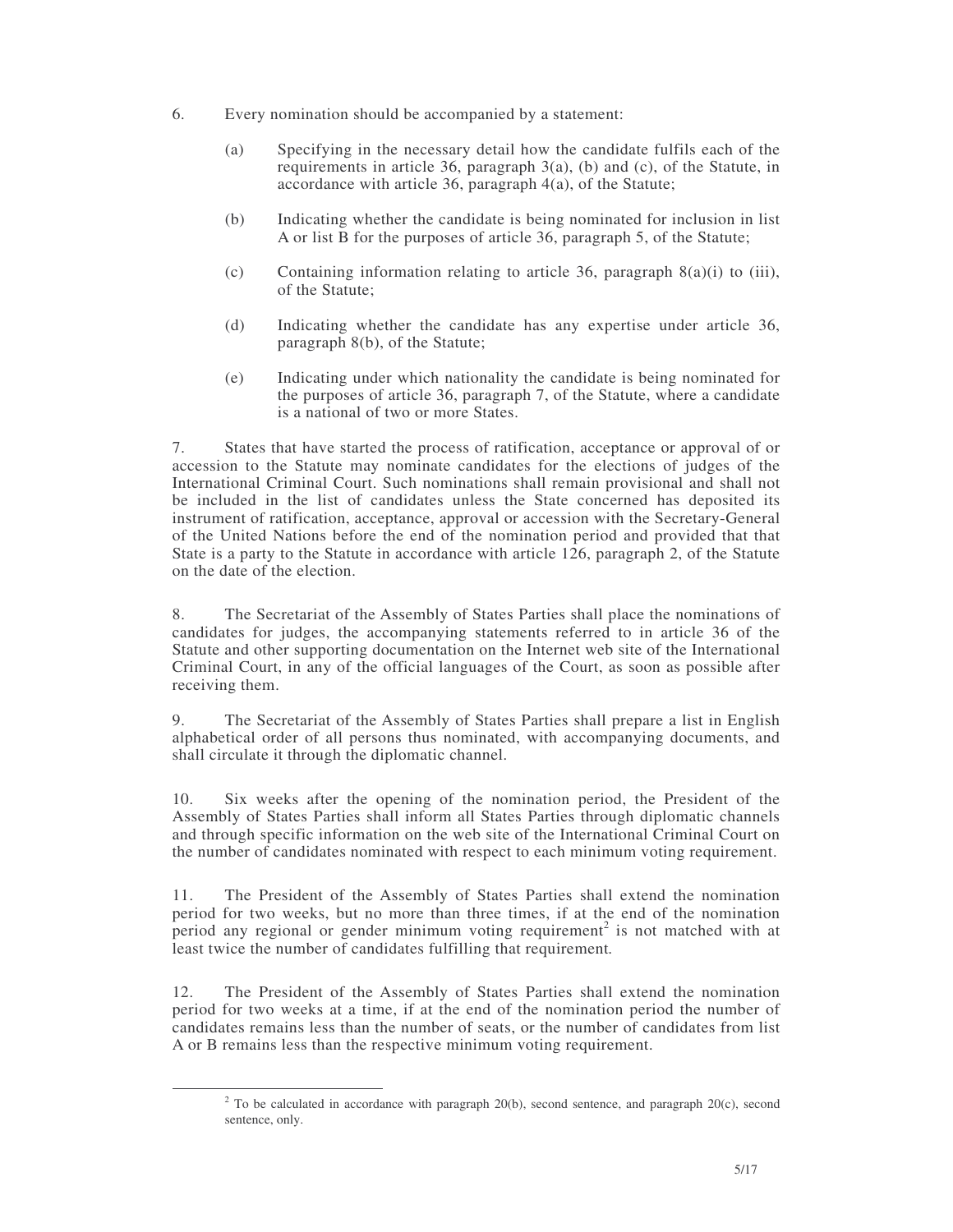#### **B. Election of judges**

13. The Bureau of the Assembly of States Parties shall fix the date of the election.

14. The Secretariat of the Assembly of States Parties shall prepare, in accordance with article 36, paragraph 5, of the Statute, two lists of candidates in English alphabetical order.

15. The election of judges shall be a matter of substance, and subject to the requirements of article 112, paragraph 7(a), of the Statute.

16. The persons elected to the Court shall be the 6 candidates who obtain the highest number of votes and a two-thirds majority of States Parties present and voting, provided that an absolute majority of the States Parties constitutes the quorum for voting.

17. When two or more candidates of the same nationality obtain the required majority, the candidate who receives the higher number of votes shall be considered elected.

18. No more than 13 candidates from list A and no more than 9 candidates from list B shall be considered elected, taking into account the number of judges remaining in office.

19. States Parties shall, in the election of judges, take into account the need for the representation of the principal legal systems of the world, equitable geographical representation and a fair representation of female and male judges. They shall take into account the need to include judges with legal expertise on specific issues, including, but not limited to, violence against women and children.

20. During any given ballot, each State Party shall vote for no more candidates than seats to be filled, whereby it shall observe the minimum voting requirements regarding lists A and B, regional groups and gender. At the outset of each ballot, each minimum voting requirement shall be determined or discontinued in accordance with paragraphs 21 and 22.

- (a) Each State Party shall vote for a minimum number of candidates from lists A and B. For list A, this number shall be 9 minus the number of judges from list A remaining in office or elected in previous ballots. For list B, this number shall be 5 minus the number of judges from list B remaining in office or elected in previous ballots.
- (b) Each Party shall vote for a minimum number of candidates from each regional group. This number shall be 2 minus the number of judges from that regional group remaining in office or elected in previous ballots.

If the number of States Parties of any given regional group is higher than 16 at that moment, the minimum voting requirement for that group shall be adjusted by adding 1.

If the number of candidates from a regional group is not at least double the respective minimum voting requirement, the minimum voting requirement shall be half the number of candidates from that regional group (rounded up to the nearest whole number where applicable). If there is only one candidate from a regional group, there shall be no minimum voting requirement for that group.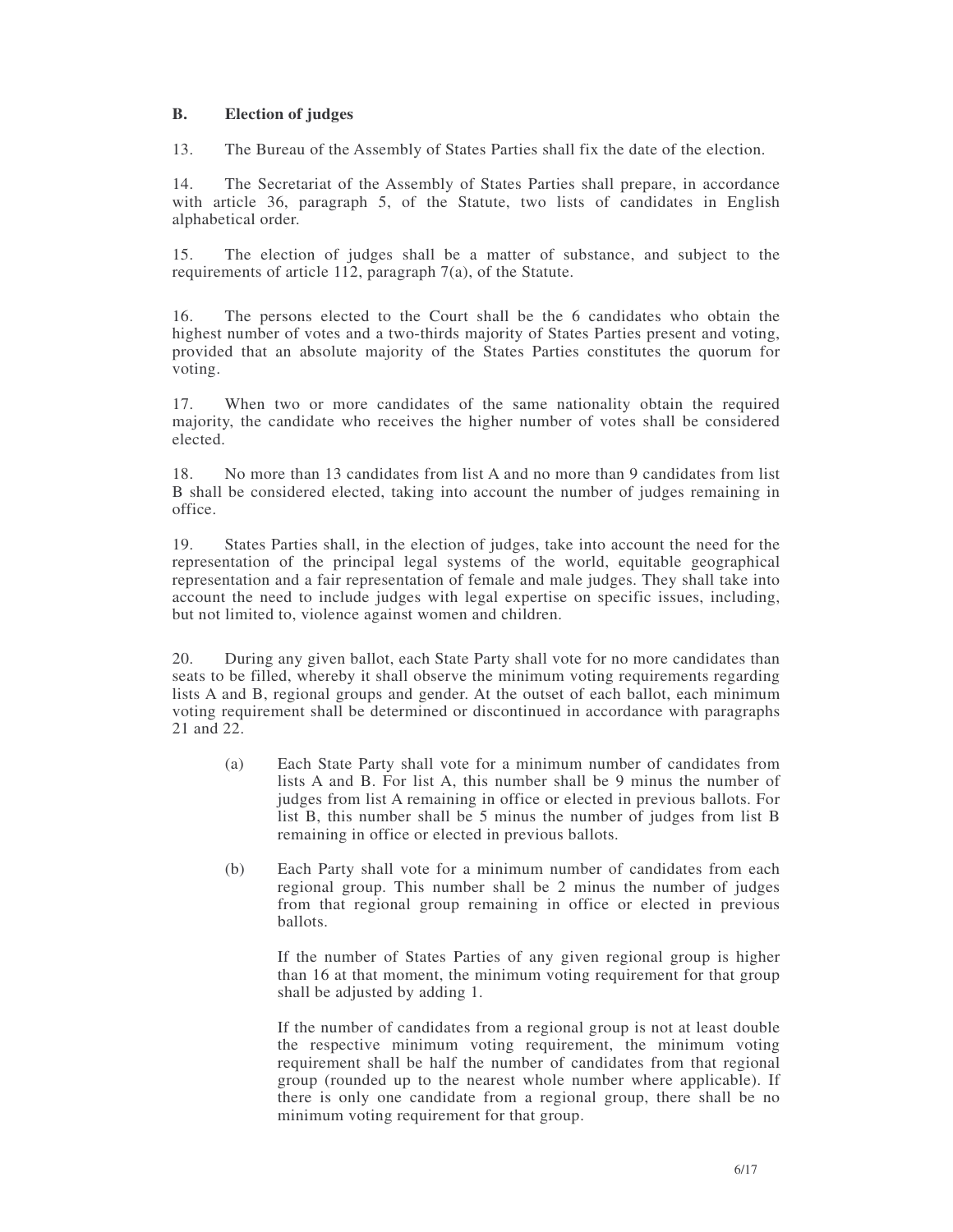(c) Each State Party shall vote for a minimum number of candidates of each gender. This number shall be 6 minus the number of judges of that gender remaining in office or elected in previous ballots. However, if the number of candidates of one gender is 10 or less, the minimum voting requirement for that gender shall be adjusted in accordance with the following formula:

| Number of candidates | Minimum voting requirement shall not exceed: |
|----------------------|----------------------------------------------|
| 10                   | 6                                            |
| 9                    | 6                                            |
| 8                    | 5                                            |
|                      | 5                                            |
| 6                    | $\overline{4}$                               |
| 5                    | 3                                            |
| 4                    | 2                                            |
| 3                    |                                              |
| 2                    |                                              |
|                      | $\theta$                                     |

21. Each minimum voting requirement shall be adjusted until that requirement can no longer be met, whereupon the use of that requirement shall be discontinued. If an adjusted voting requirement can be met individually, but not jointly, the use of all regional and gender voting requirements shall be discontinued. If, following four ballots, there still remain seats to be filled, these minimum voting requirements shall be discontinued. The minimum voting requirements regarding lists A and B shall be applied until they are fulfilled.

22. Only ballot papers observing the minimum voting requirements shall be valid. If a State Party fulfils the minimum requirements using less than the maximum number of votes allowed for that ballot, it may abstain from voting for the remaining candidates.

23. Once regional and gender voting requirements are discontinued and the minimum voting requirements regarding lists A and B are fulfilled, each further ballot shall be restricted to the most successful candidates of the previous ballot. Before each ballot, the candidate (or, in the event of a tie, the candidates) having obtained the lowest number of votes in the previous ballot shall thus be excluded, provided that the number of candidates remains at least twice the number of seats to be filled.

24. The President of the Assembly of States Parties shall be responsible for the election procedure, including the determination, adjustment or discontinuation of the minimum voting requirements.

25. Ballot papers shall be organized in a manner facilitating such an election process. The minimum voting requirements, the adjusted requirements and the discontinuation of any requirements shall be clearly indicated on the ballot papers. Before the day of the election, the President shall distribute to all States Parties copies of the instructions and samples of the ballot papers. On the day of the election, clear instructions and sufficient time shall be given for each ballot. In each ballot, before the voting process is concluded, the President shall repeat the instructions and the minimum requirements to allow each delegation to verify that its vote meets those requirements.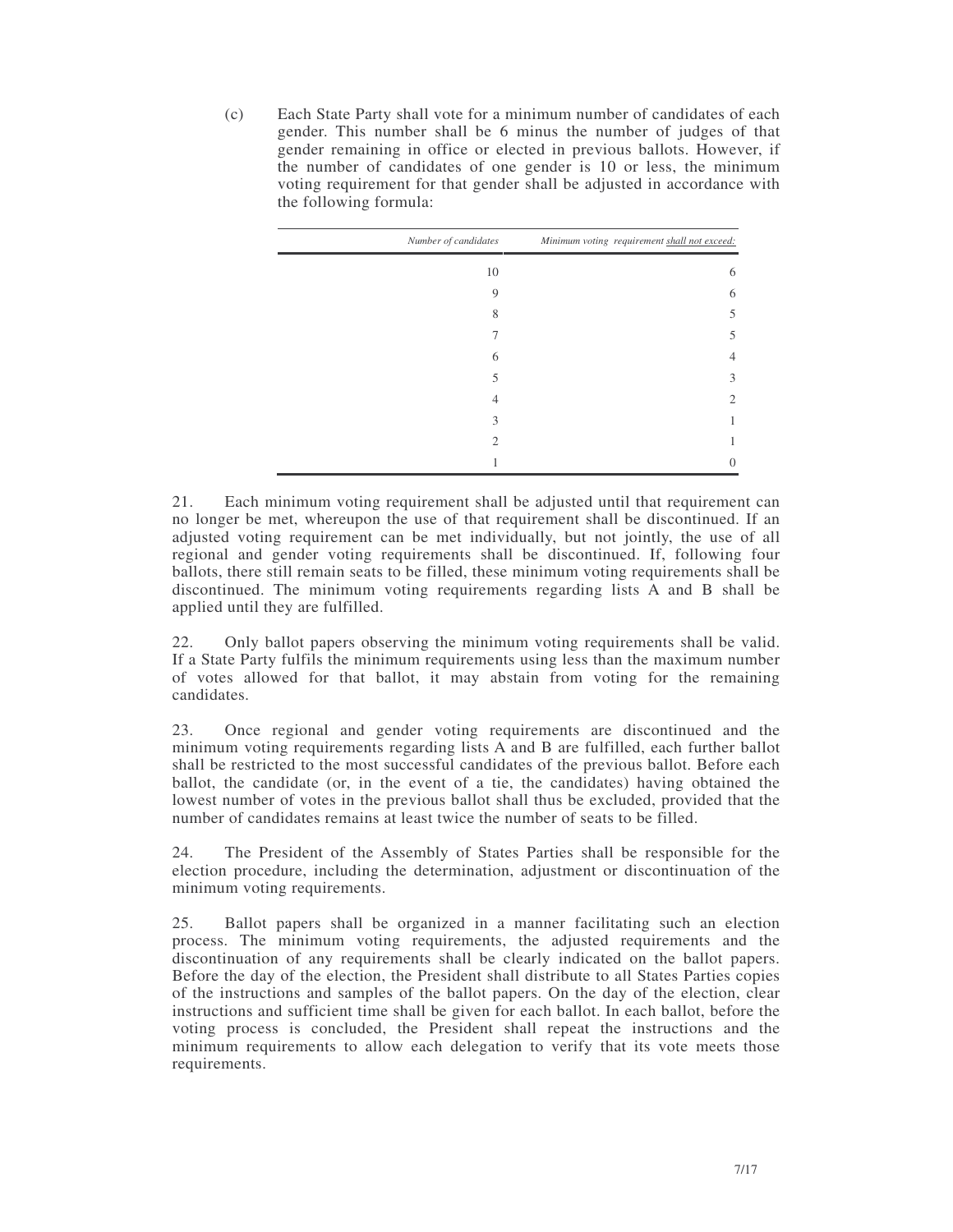26. The Assembly of States Parties shall review the procedure for the election of judges on the occasion of future elections with a view to making such improvements as may be necessary.

#### **C. Judicial vacancies**

27. In the event of a judicial vacancy in accordance with article 37 of the Rome Statute, the procedures for the nomination and election of judges shall apply *mutatis mutandis*, subject to the following provisions:

- (a) Within one month of the occurrence of the judicial vacancy, the Bureau of the Assembly of States Parties shall fix the venue and date of the election, which should not be later than 20 weeks after the occurrence of the vacancy unless the Bureau decides otherwise after consulting the Court.
- (b) The nomination period shall open 12 weeks before the elections and shall last 6 weeks.
- (c) If the judicial vacancy reduces the number of judges from list A to below 9 or the number of judges from list B to below 5, only candidates from the underrepresented list can be nominated.
- (d) If at the time of the election a regional or gender minimum voting requirement is not fulfilled, only candidates that can satisfy any of the underrepresented regional minimum voting requirements as well as the underrepresented gender minimum voting requirement can be nominated.
- (e) A judge elected to fill a vacancy shall serve for the remainder of the predecessor's term and, if that period is three years or less, shall be eligible for re-election for a full term under article 36 of the Statute.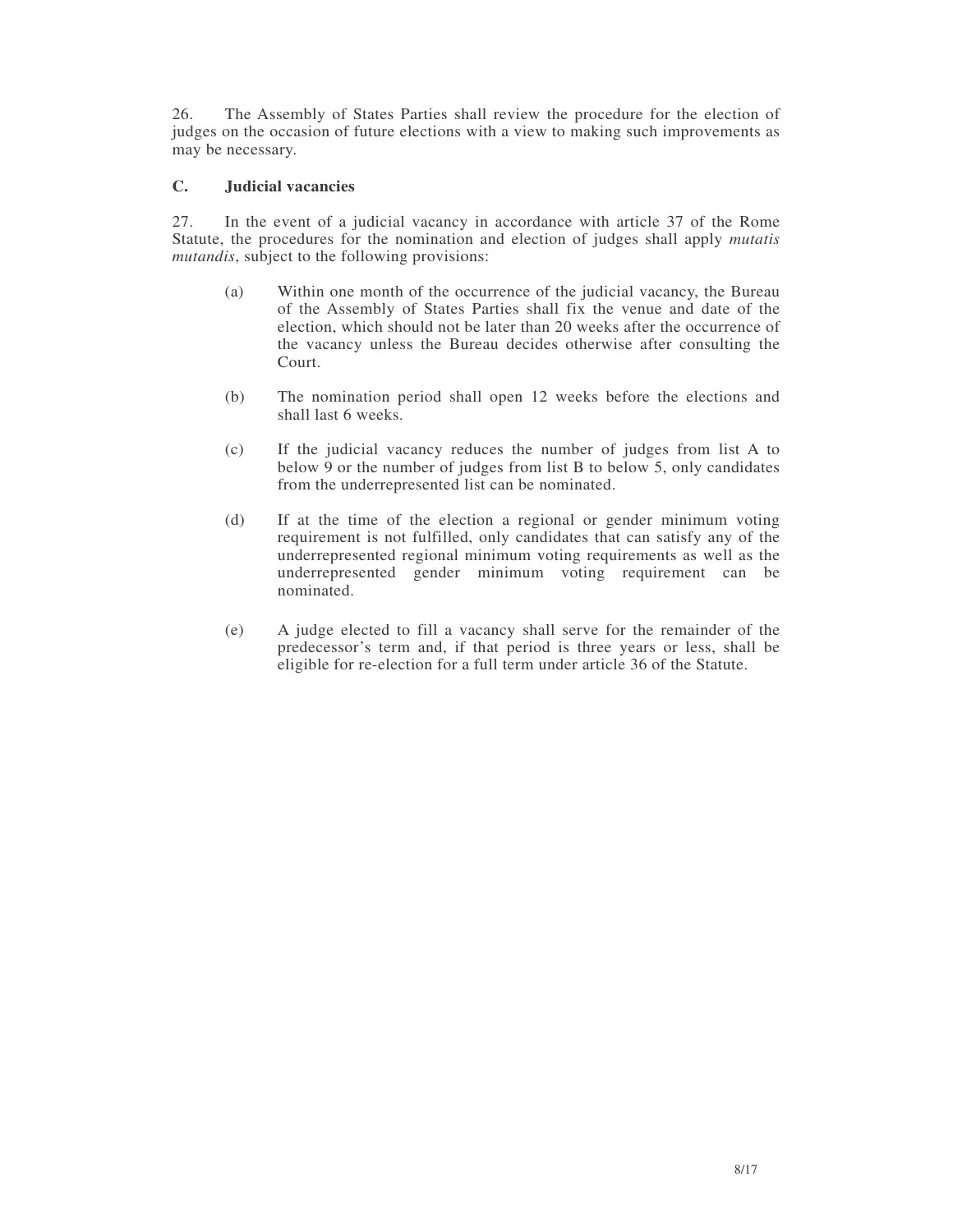# **Appendix I**

# **Illustrative tables of minimum voting requirements**

The following tables are included for illustration purposes only.

|  |  |  |  | Table 1: Minimum voting requirements for list A |  |  |  |
|--|--|--|--|-------------------------------------------------|--|--|--|
|--|--|--|--|-------------------------------------------------|--|--|--|

| then the minimum voting requirement for<br>list A is: |
|-------------------------------------------------------|
| fulfilled                                             |
|                                                       |
| 2                                                     |
| 3                                                     |
| 4                                                     |
| 5                                                     |
| 6                                                     |
|                                                       |
| 8                                                     |
| 9                                                     |
|                                                       |

Table 2: Minimum voting requirements for list B

| then the minimum voting requirement for<br>$list B$ : |
|-------------------------------------------------------|
| fulfilled                                             |
|                                                       |
|                                                       |
| 3                                                     |
| 4                                                     |
|                                                       |
|                                                       |

|  |  | Table 3: Regional minimum voting requirements |
|--|--|-----------------------------------------------|

| If the number of judges from a given region remaining<br>in office or elected in previous ballots is: | then the minimum voting requirement for that<br>region is: |
|-------------------------------------------------------------------------------------------------------|------------------------------------------------------------|
| 3 or more                                                                                             | fulfilled                                                  |
| 2                                                                                                     |                                                            |
|                                                                                                       |                                                            |
| $\Omega$                                                                                              |                                                            |

(Further adjustments might be necessary in accordance with para. 20(b) of the resolution.)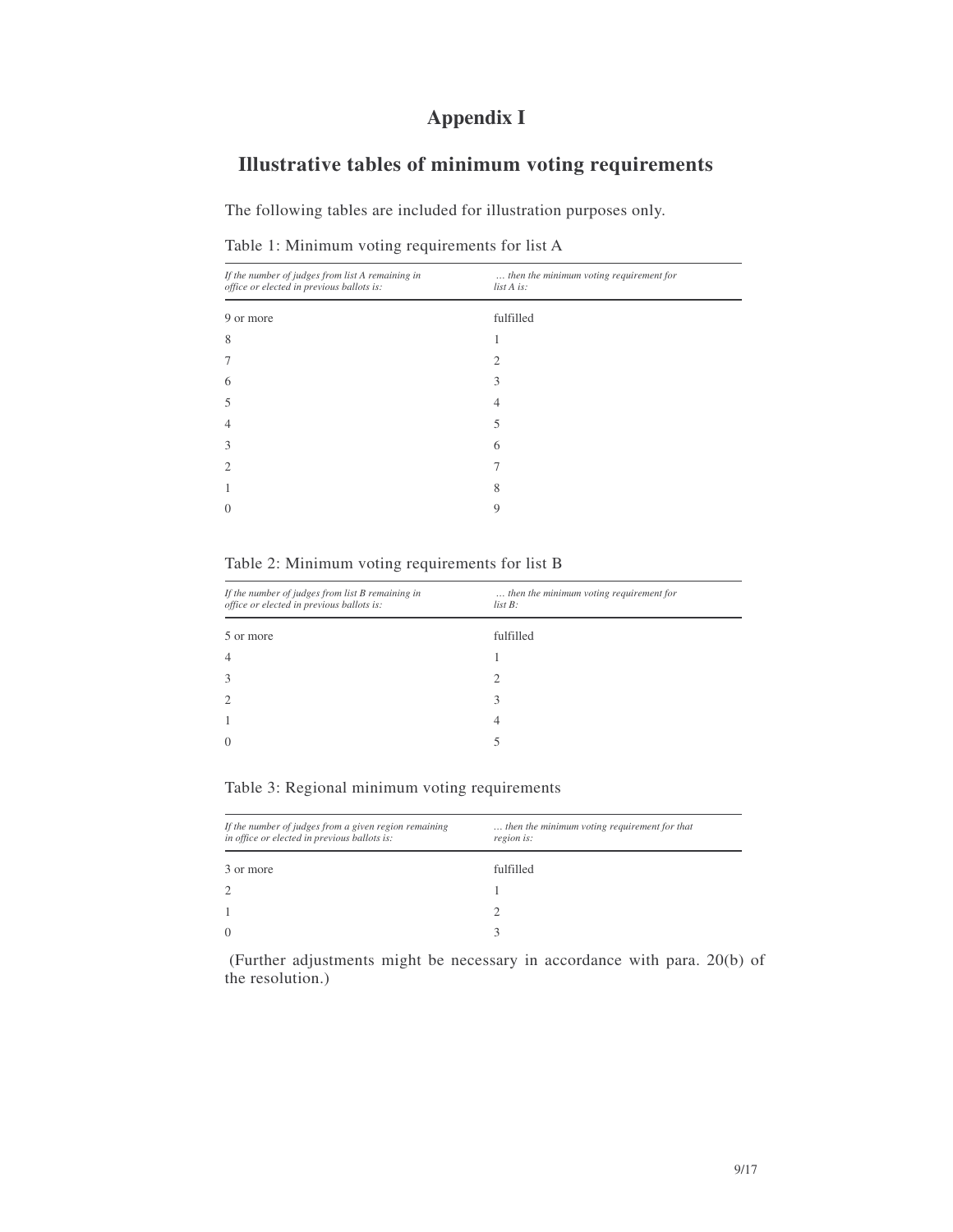| Table 4: Gender minimum voting requirements |  |  |
|---------------------------------------------|--|--|
|---------------------------------------------|--|--|

| If the number of judges from one gender remaining in<br>office or elected in previous ballots is: | then the minimum voting requirement for that<br>gender is: |
|---------------------------------------------------------------------------------------------------|------------------------------------------------------------|
| 6 or more                                                                                         | fulfilled                                                  |
| 5                                                                                                 |                                                            |
| $\overline{4}$                                                                                    | ∍                                                          |
| 3                                                                                                 | 3                                                          |
| $\overline{c}$                                                                                    | 4                                                          |
| 1                                                                                                 |                                                            |
| $\Omega$                                                                                          | 6                                                          |

(Further adjustments may be necessary in accordance with para. 20(c) of the resolution.)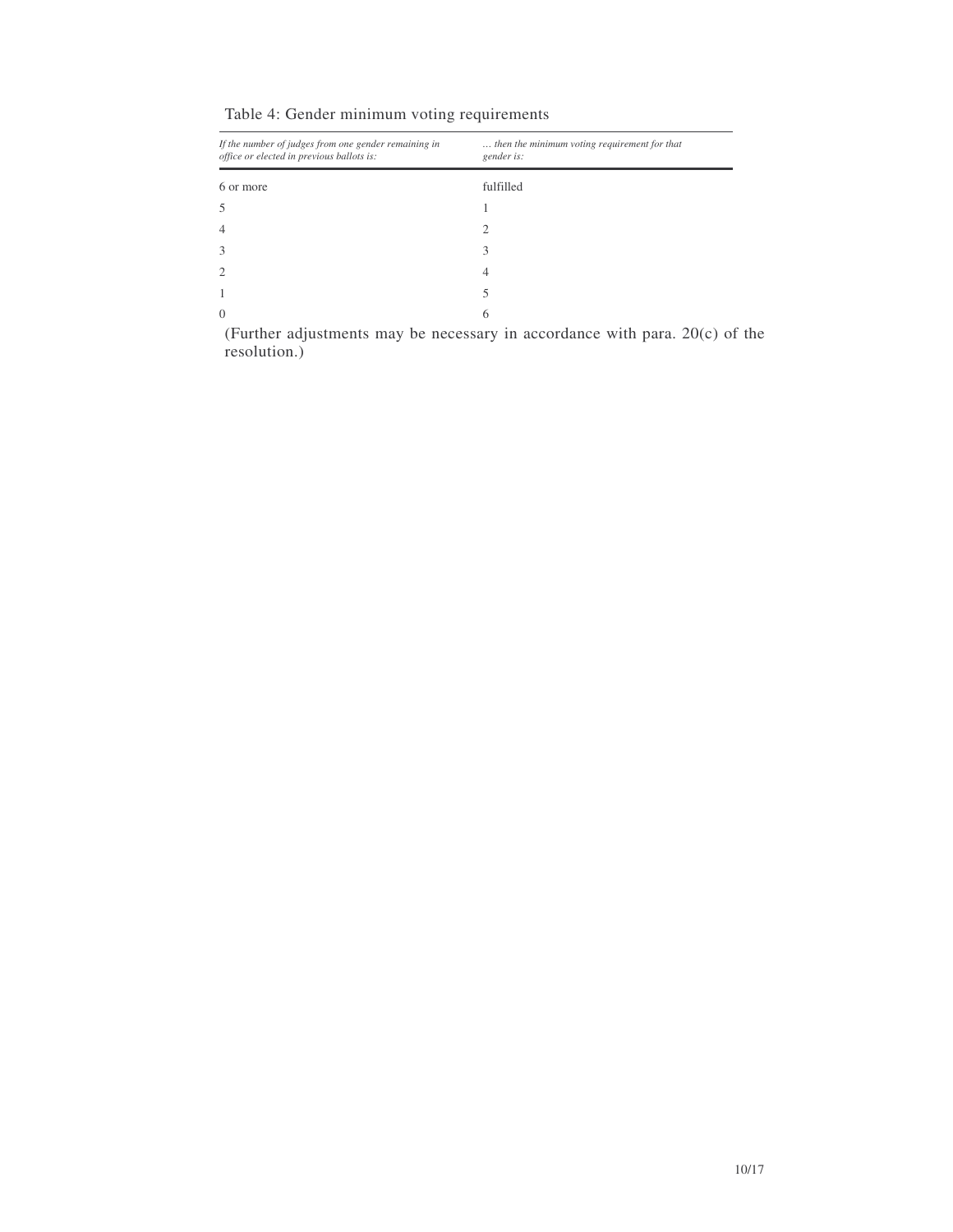# **Appendix II - SAMPLE BALLOT PAPER: ELECTION OF 6 JUDGES OF THE ICC**

|                                                                                                                  | <b>VOTE FOR A MAXIMUM OF 6 CANDIDATES</b>                           |                                  |                                  |                                  |  |
|------------------------------------------------------------------------------------------------------------------|---------------------------------------------------------------------|----------------------------------|----------------------------------|----------------------------------|--|
| <b>REGIONAL</b>                                                                                                  | <b>LIST A</b>                                                       |                                  | <b>LIST B</b>                    |                                  |  |
| <b>GROUPS</b>                                                                                                    | VOTE FOR AT LEAST X FROM LIST A                                     |                                  | VOTE FOR AT LEAST X FROM LIST B  |                                  |  |
|                                                                                                                  | <b>GENDER DISTRIBUTION: VOTE FOR AT LEAST X MALES AND X FEMALES</b> |                                  |                                  |                                  |  |
|                                                                                                                  | <b>MALE</b>                                                         | <b>FEMALE</b>                    | <b>MALE</b>                      | <b>FEMALE</b>                    |  |
| <b>AFRICA</b><br><b>VOTE FOR AT LEAST</b><br><b>X CANDIDATES</b><br>FROM THIS REGION                             | Name (Country)<br>Name (Country)                                    | Name (Country)                   | Name (Country)                   | Name (Country)<br>Name (Country) |  |
| <b>ASIA</b><br><b>VOTE FOR AT LEAST</b><br><b>X CANDIDATES</b><br>FROM THIS REGION                               | Name (Country)<br>Name (Country)                                    | Name (Country)                   | Name (Country)                   |                                  |  |
| <b>EASTERN EUROPE</b><br><b>VOTE FOR AT LEAST</b><br><b>X CANDIDATES</b><br>FROM THIS REGION                     | Name (Country)                                                      | Name (Country)                   | Name (Country)<br>Name (Country) | Name (Country)                   |  |
| <b>LATIN AMERICA/</b><br><b>CARIBBEAN</b><br><b>VOTE FOR AT LEAST</b><br><b>X CANDIDATES</b><br>FROM THIS REGION | Name (Country)                                                      | Name (Country)<br>Name (Country) | Name (Country)<br>Name (Country) | Name (Country)                   |  |
| <b>WESTERN EUROPE</b><br><b>AND OTHER</b><br><b>VOTE FOR AT LEAST</b><br><b>X CANDIDATES</b><br>FROM THIS REGION | Name (Country)<br>Name (Country)                                    | Name (Country)<br>Name (Country) | Name (Country)<br>Name (Country) | Name (Country)                   |  |

This sample ballot paper is included for illustration purposes only.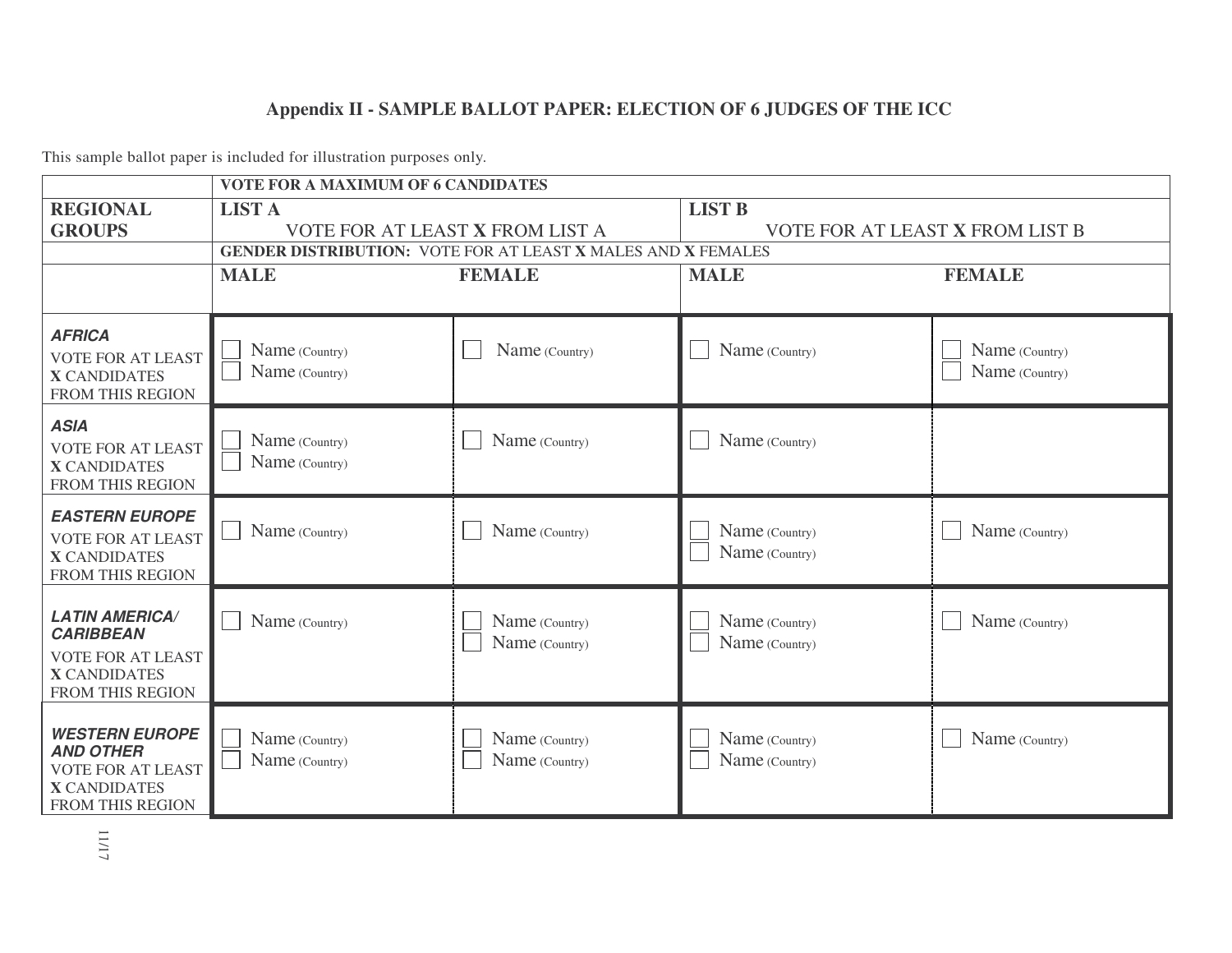### **Annex II**

#### **Tables of minimum voting requirements**

In accordance with paragraph 2 of the resolution on the procedure for the nomination and election of judges (ICC-ASP/3/Res.6), the Secretariat of the Assembly of States Parties has prepared the following tables to reflect the application of all minimum voting requirements for the first ballot of the elections at the sixth session of the Assembly of States Parties. They are based on two assumptions:

- (a) that the number of States Parties belonging to the respective regional groups does not change so as to require a readjustment of the minimum voting requirements, in accordance with paragraph 20 (b) of resolution ICC-ASP/3/Res.6. The current 104 States Parties are from the following regional groups: 29 from the Group of African States; 12 from the Group of Asian States; 16 from the Group of Eastern European States; 22 from the Group of Latin American and Caribbean States; and 25 from the Group of Western European and other States.
- (b) that the judges remaining in office on 1 October 2007, are the ones indicated in table 1.

In the tables, "N/A" indicates when an adjustment is not applicable. In other cases, parentheses are used to explain how a number has been determined; in a few instances, an adjustment has no practical effect.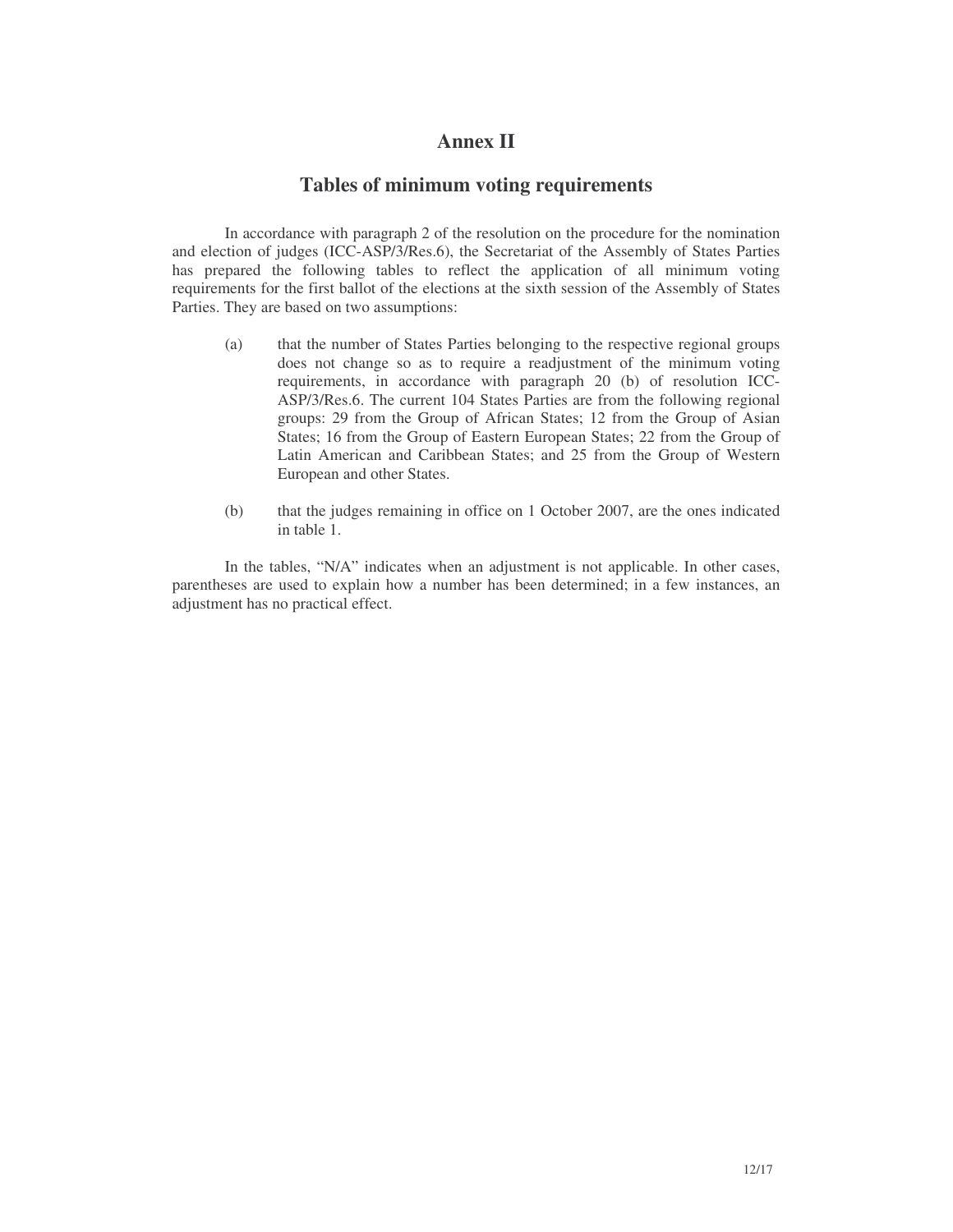# **1. Composition of the judges**

Table 1: Composition of the judges

| <b>JUDGES REMAINING IN OFFICE ON</b> |                |                |              |             |  |
|--------------------------------------|----------------|----------------|--------------|-------------|--|
| <b>1 OCTOBER 2007</b>                |                |                |              |             |  |
| <b>Region</b>                        | List           |                |              | Gender      |  |
| <b>Western European and</b>          |                |                |              |             |  |
| other States                         |                |                |              |             |  |
| Adrian Fulford (United               | A              |                |              | M           |  |
| Kingdom of Great                     |                |                |              |             |  |
| <b>Britain and Northern</b>          |                |                |              |             |  |
| Ireland)                             |                |                |              |             |  |
| Hans-Peter Kaul                      |                | B              |              | M           |  |
| (Germany)                            |                |                |              |             |  |
| Philippe Kirsch (Canada)             |                | B              |              | $\mathbf M$ |  |
| Erkki Kourula (Finland)              |                | $\overline{B}$ |              | M           |  |
| Mauro Politi (Italy)                 |                | B              |              | M           |  |
| <b>African States</b>                |                |                |              |             |  |
| Fatoumata Dembélé                    | A              |                | F            |             |  |
| Diarra (Mali)                        |                |                |              |             |  |
| Akua Kuenyehia                       |                | B              | $\mathbf{F}$ |             |  |
| (Ghana)                              |                |                |              |             |  |
| Navanethem Pillay                    |                | B              | $\mathbf{F}$ |             |  |
| (South Africa)                       |                |                |              |             |  |
| <b>Latin American and</b>            |                |                |              |             |  |
| <b>Caribbean States</b>              |                |                |              |             |  |
| René Blattmann                       |                | B              |              | M           |  |
| (Bolivia)                            |                |                |              |             |  |
| Elizabeth Odio Benito                | A              |                | F            |             |  |
| (Costa Rica)                         |                |                |              |             |  |
| Sylvia Helena de                     | $\overline{A}$ |                | F            |             |  |
| Figueiredo Steiner                   |                |                |              |             |  |
| (Brazil)                             |                |                |              |             |  |
| <b>Asian States</b>                  |                |                |              |             |  |
| Georghios M. Pikis                   | A              |                |              | M           |  |
| (Cyprus)                             |                |                |              |             |  |
| Sang-hyun Song                       | Α              |                |              | М           |  |
| (Republic of Korea)                  |                |                |              |             |  |
| <b>Eastern European</b>              |                |                |              |             |  |
| <b>States</b>                        |                |                |              |             |  |
| Ekaterina Trendafilova               | А              |                | F            |             |  |
| (Bulgaria)                           |                |                |              |             |  |
| Anita Ušacka (Latvia)                |                | B              | F            |             |  |
| Total:                               | 7              | 8              | 7            | 8           |  |
|                                      |                |                |              |             |  |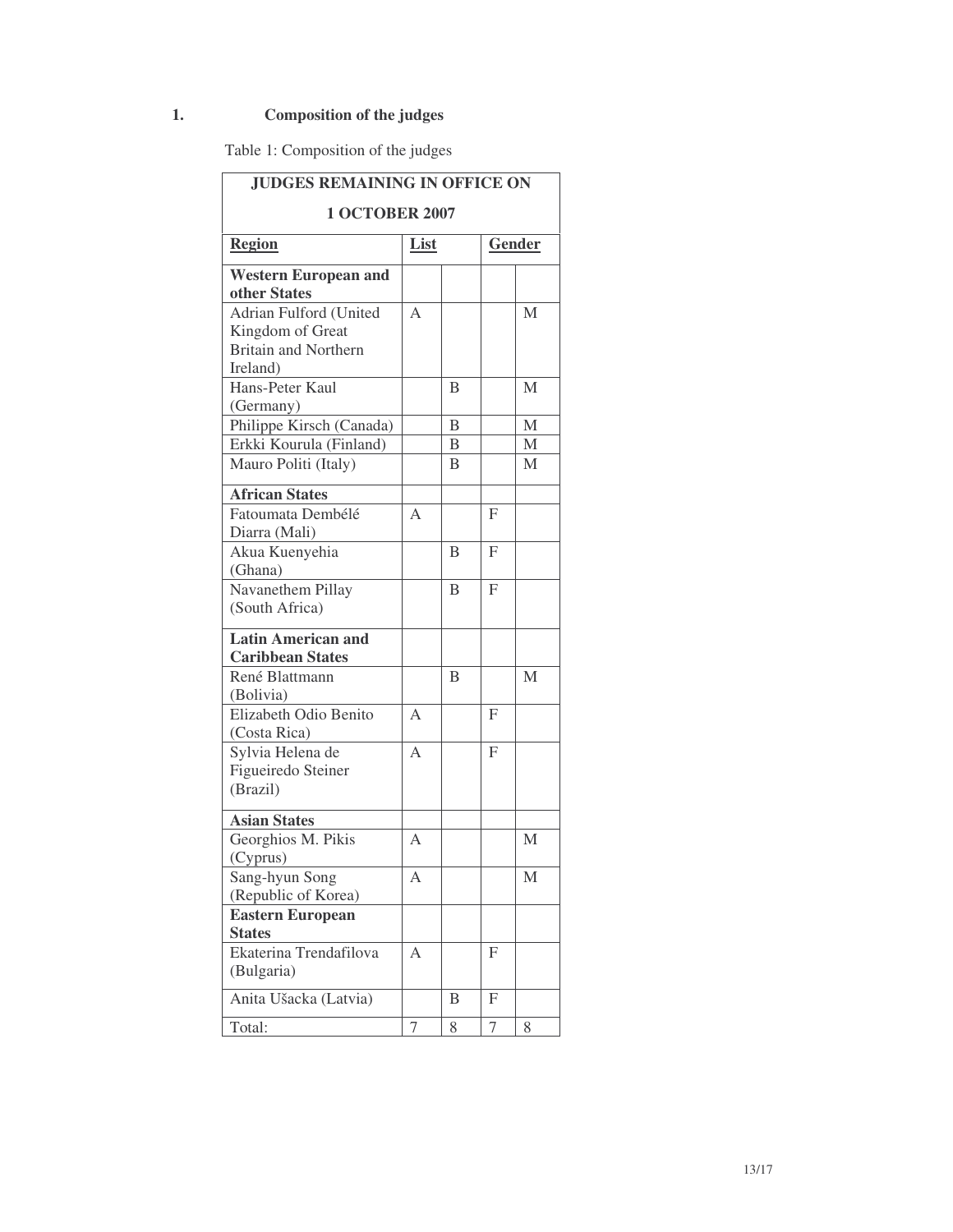### **2. Minimum voting requirements for list A**

| If the number of judges from list A remaining in<br>office or elected in previous ballots is: | then the minimum voting requirement for<br>list A is: |  |
|-----------------------------------------------------------------------------------------------|-------------------------------------------------------|--|
| 9 or more                                                                                     | fulfilled                                             |  |
| 8                                                                                             |                                                       |  |
|                                                                                               |                                                       |  |
| h                                                                                             | 3                                                     |  |
|                                                                                               | 4                                                     |  |
|                                                                                               |                                                       |  |
|                                                                                               | 6                                                     |  |
|                                                                                               |                                                       |  |
|                                                                                               | 8                                                     |  |
|                                                                                               | 9                                                     |  |

Table 2: Minimum voting requirements for list A

#### **3. Minimum voting requirements for list B**

Table 3: Minimum voting requirements for list B

| then the minimum voting requirement for list<br>B:<br>fulfilled<br>4 |                                                                                               |  |
|----------------------------------------------------------------------|-----------------------------------------------------------------------------------------------|--|
|                                                                      | If the number of judges from list B remaining in office<br>or elected in previous ballots is: |  |
|                                                                      | 5 or more                                                                                     |  |
|                                                                      | $\overline{4}$                                                                                |  |
|                                                                      | 3                                                                                             |  |
|                                                                      | $\overline{2}$                                                                                |  |
|                                                                      |                                                                                               |  |
|                                                                      | $\Omega$                                                                                      |  |

#### **4. Regional minimum voting requirements**

#### Table 4: Regional minimum voting requirements

| If the number of judges from African<br>States remaining in office or elected<br>in previous ballots is: | then the standard<br>minimum voting<br>requirement for that<br>region is: | $\ldots$ plus the<br>adjustment of adding<br>1. in accordance with<br>para. $20(b)$ , third<br>sentence, of the<br>resolution | $\ldots$ then the total minimum<br>voting requirement for that<br>region is: |
|----------------------------------------------------------------------------------------------------------|---------------------------------------------------------------------------|-------------------------------------------------------------------------------------------------------------------------------|------------------------------------------------------------------------------|
| 3 or more                                                                                                | fulfilled $(2-3=-1)$                                                      | $(-1+1=0)$                                                                                                                    | fulfilled                                                                    |
| $\overline{c}$                                                                                           | 0                                                                         | $+1$                                                                                                                          |                                                                              |
|                                                                                                          |                                                                           |                                                                                                                               |                                                                              |
|                                                                                                          |                                                                           | $+1$                                                                                                                          |                                                                              |

(Further adjustments might be necessary in accordance with para. 20 (b) of the resolution.)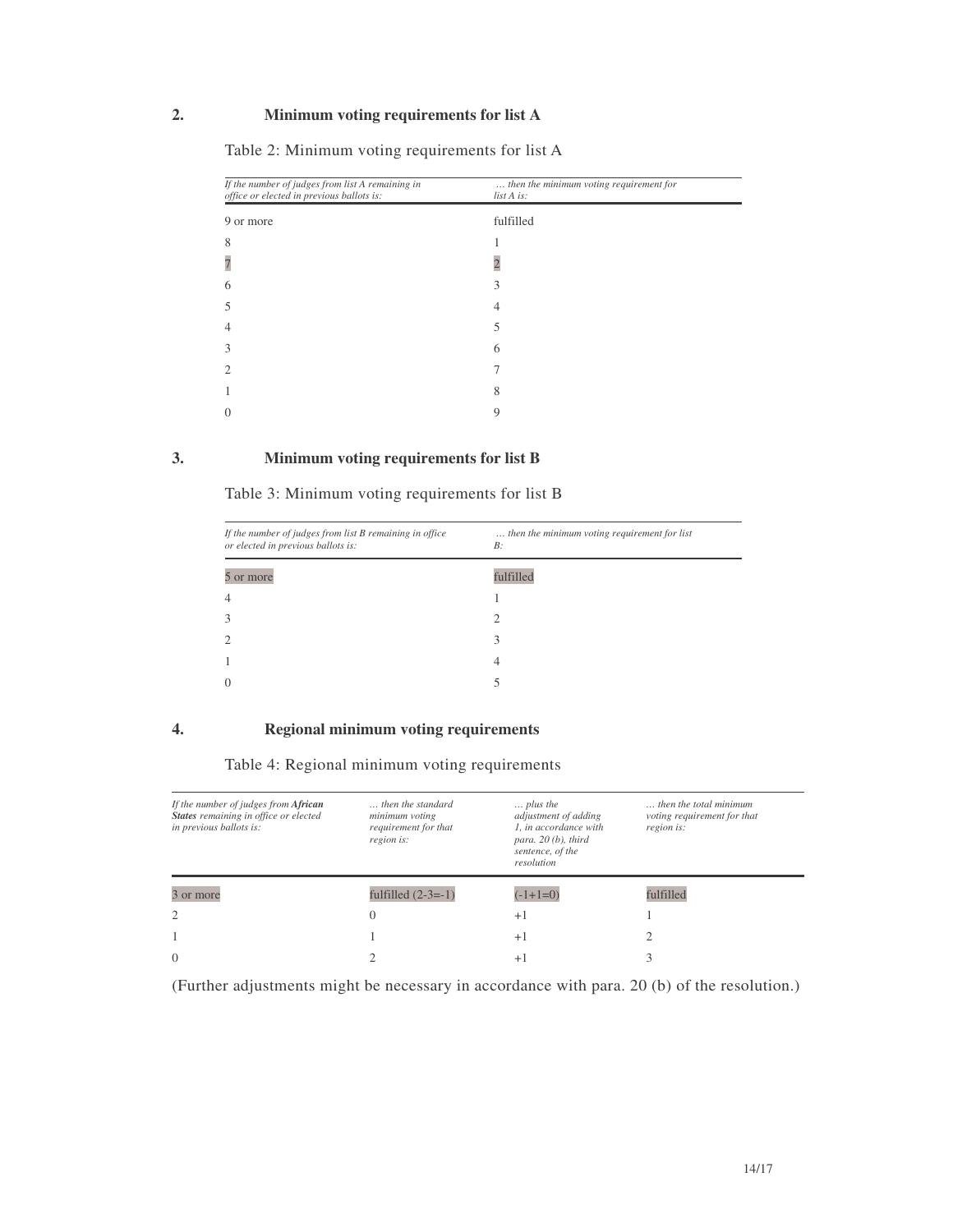| If the number of judges from Asian<br>States remaining in office or elected<br>in previous ballots is: | then the standard minimum<br>voting requirement for that region<br>is: | plus the adjustment of<br>adding 1, in accordance<br>with para. $20(b)$ , third<br>sentence, of the<br>resolution | then the total<br>minimum voting<br>requirement for that<br>region is: |
|--------------------------------------------------------------------------------------------------------|------------------------------------------------------------------------|-------------------------------------------------------------------------------------------------------------------|------------------------------------------------------------------------|
| 3 or more                                                                                              | fulfilled                                                              | N/A                                                                                                               | fulfilled                                                              |
| $\overline{c}$                                                                                         | fulfilled $(2-2=0)$                                                    | N/A                                                                                                               | fulfilled                                                              |
|                                                                                                        |                                                                        | N/A                                                                                                               |                                                                        |
| $\Omega$                                                                                               |                                                                        | N/A                                                                                                               |                                                                        |

#### Table 5: Regional minimum voting requirements

(Further adjustments might be necessary in accordance with para. 20 (b) of the resolution.)

Table 6: Regional minimum voting requirements

| If the number of judges from <b>Eastern</b><br>European States remaining in office or<br>elected in previous ballots is: | then the standard<br>minimum voting<br>requirement for that region<br>is: | plus the adjustment of<br>adding 1, in accordance<br>with para. $20(b)$ , third<br>sentence, of the resolution | then the total<br>minimum voting<br>requirement for that<br>region is: |
|--------------------------------------------------------------------------------------------------------------------------|---------------------------------------------------------------------------|----------------------------------------------------------------------------------------------------------------|------------------------------------------------------------------------|
| 3 or more                                                                                                                | fulfilled                                                                 | N/A                                                                                                            | fulfilled                                                              |
| $\overline{c}$                                                                                                           | fulfilled $(2-2=0)$                                                       | N/A                                                                                                            | fulfilled                                                              |
|                                                                                                                          |                                                                           | N/A                                                                                                            |                                                                        |
| $\Omega$                                                                                                                 |                                                                           | N/A                                                                                                            |                                                                        |

(Further adjustments might be necessary in accordance with para. 20 (b) of the resolution.)

#### Table 7: Regional minimum voting requirements

| If the number of judges from <b>Latin</b><br><b>American and Caribbean States</b><br>remaining in office or elected in<br>previous ballots is: | then the standard<br>minimum voting<br>requirement for that region<br>is: | plus the adjustment of<br>adding 1, in accordance<br>with para. $20(b)$ , third<br>sentence, of the resolution | then the total minimum<br>voting requirement for that<br>region is: |
|------------------------------------------------------------------------------------------------------------------------------------------------|---------------------------------------------------------------------------|----------------------------------------------------------------------------------------------------------------|---------------------------------------------------------------------|
| 3 or more                                                                                                                                      | fulfilled $(2-3=-1)$                                                      | $(-1+1=0)$                                                                                                     | fulfilled                                                           |
| $\overline{2}$                                                                                                                                 |                                                                           | $+1$                                                                                                           |                                                                     |
|                                                                                                                                                |                                                                           | $+1$                                                                                                           |                                                                     |
| $\Omega$                                                                                                                                       |                                                                           | $+$                                                                                                            |                                                                     |

(Further adjustments might be necessary in accordance with para. 20 (b) of the resolution.)

#### Table 8: Regional minimum voting requirements

| If the number of judges from Western<br><b>European and other States</b><br>remaining in office or elected in<br>previous ballots is: | then the standard<br>minimum voting<br>requirement for that region<br>is: | plus the adjustment of<br>adding 1, in accordance<br>with para. $20(b)$ , third<br>sentence, of the resolution | then the total minimum.<br>voting requirement for that<br>region is: |
|---------------------------------------------------------------------------------------------------------------------------------------|---------------------------------------------------------------------------|----------------------------------------------------------------------------------------------------------------|----------------------------------------------------------------------|
| 3 or more                                                                                                                             | fulfilled $(2-5=-3)$                                                      | $(-3+1=-2)$                                                                                                    | fulfilled                                                            |
|                                                                                                                                       | $\left( \right)$                                                          | $+1$                                                                                                           |                                                                      |
|                                                                                                                                       |                                                                           | $+1$                                                                                                           |                                                                      |
| $\Omega$                                                                                                                              |                                                                           | $+$                                                                                                            |                                                                      |

(Further adjustments might be necessary in accordance with para. 20 (b) of the resolution.)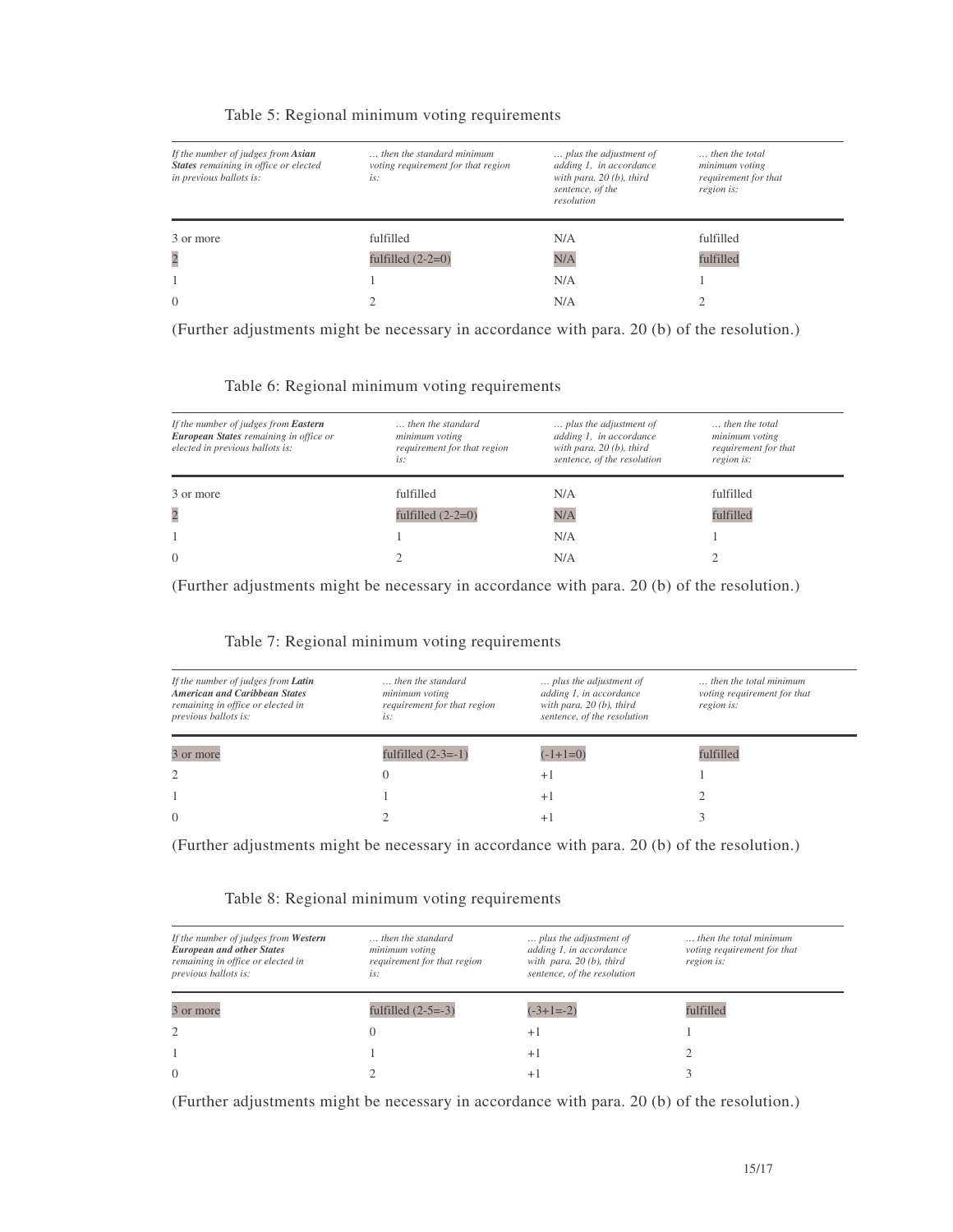### **5. Gender minimum voting requirements**

| If the number of female judges remaining in office or<br>elected in previous ballots is:                 | then the minimum voting requirement for<br>female judges is:     |
|----------------------------------------------------------------------------------------------------------|------------------------------------------------------------------|
| 6 or more                                                                                                | fulfilled                                                        |
| 5                                                                                                        |                                                                  |
| $\overline{4}$                                                                                           | 7                                                                |
| 3                                                                                                        |                                                                  |
| $\overline{2}$                                                                                           | 4                                                                |
|                                                                                                          |                                                                  |
| $\theta$                                                                                                 | 6                                                                |
| the contract of the contract of the contract of the contract of the contract of<br>$\sqrt{1}$ $\sqrt{1}$ | ٠<br>$\bullet$ . $\bullet$<br><b>B B</b><br>$\sim$ $\sim$ $\sim$ |

Table 9: Gender minimum voting requirements

(Further adjustments may be necessary in accordance with para. 20 (c) of the resolution.)

Table 10: Gender minimum voting requirements

| If the number of male judges remaining in office or<br>elected in previous ballots is: | then the minimum voting requirement for male<br>judges is:                                                                                                      |
|----------------------------------------------------------------------------------------|-----------------------------------------------------------------------------------------------------------------------------------------------------------------|
| 6 or more                                                                              | fulfilled                                                                                                                                                       |
| 5                                                                                      |                                                                                                                                                                 |
| $\overline{4}$                                                                         | $\mathcal{D}_{\mathcal{A}}^{\mathcal{A}}(\mathcal{A})=\mathcal{D}_{\mathcal{A}}^{\mathcal{A}}(\mathcal{A})\mathcal{D}_{\mathcal{A}}^{\mathcal{A}}(\mathcal{A})$ |
| 3                                                                                      | 3                                                                                                                                                               |
| $\overline{2}$                                                                         | 4                                                                                                                                                               |
| 1                                                                                      |                                                                                                                                                                 |
| $\overline{0}$                                                                         | 6                                                                                                                                                               |

(Further adjustments may be necessary in accordance with para. 20 (c) of the resolution.)